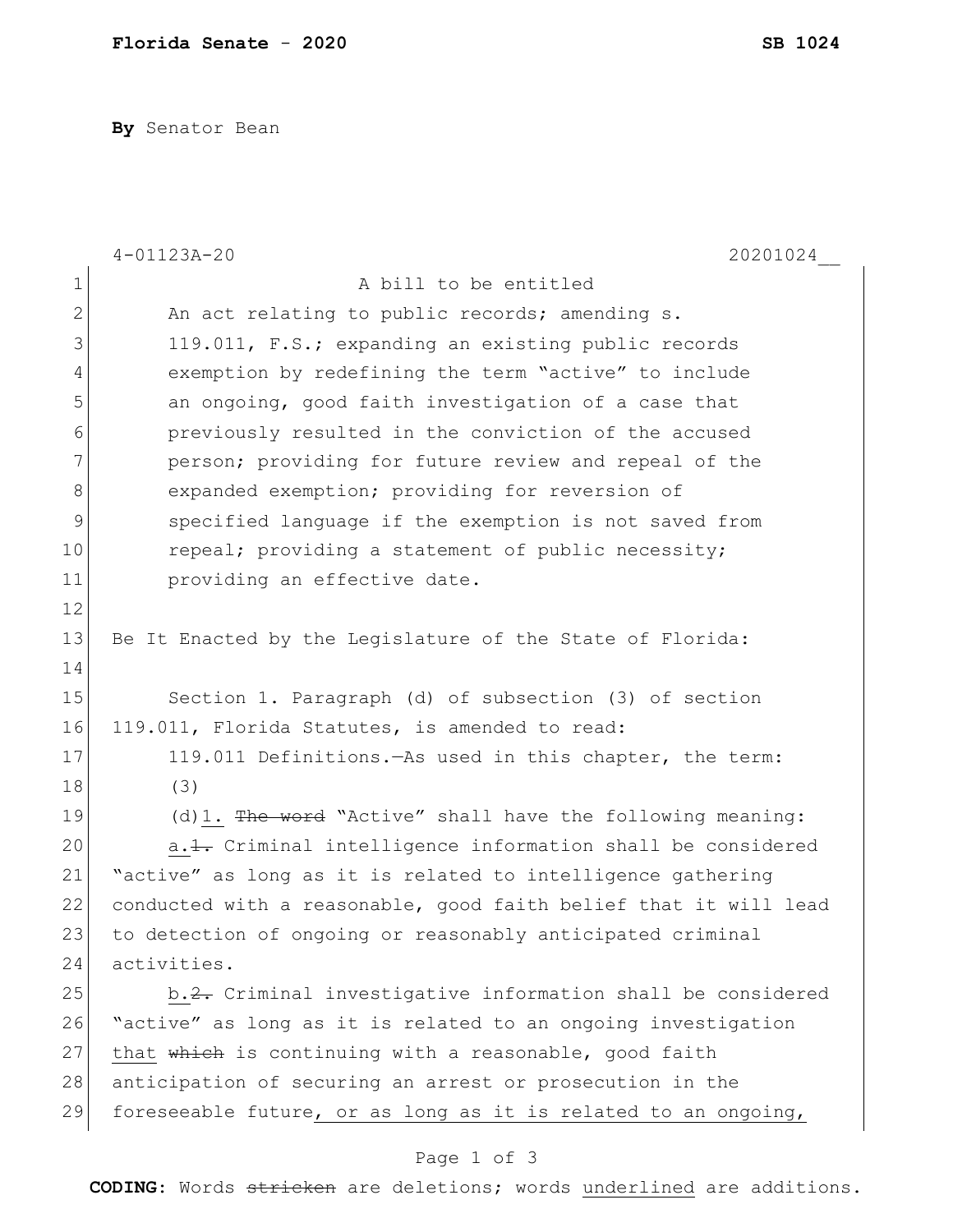|    | $4 - 01123A - 20$<br>20201024                                    |
|----|------------------------------------------------------------------|
| 30 | good faith investigation of a claim of actual innocence in a     |
| 31 | case that previously resulted in the conviction of the accused   |
| 32 | person, and remains "active" until such time as the claim is no  |
| 33 | longer capable of further reasonable investigation or the relief |
| 34 | sought is granted.                                               |
| 35 |                                                                  |
| 36 | In addition, criminal intelligence and criminal investigative    |
| 37 | information shall be considered "active" while such information  |
| 38 | is directly related to pending prosecutions, or appeals, or      |
| 39 | investigations by a criminal justice agency of a criminal matter |
| 40 | that previously resulted in the conviction of the accused        |
| 41 | person. The word "active" shall not apply to information in      |
| 42 | cases that which are barred from prosecution under the           |
| 43 | provisions of s. 775.15 or other statute of limitation.          |
| 44 | 2. The expansion of the public records exemption under this      |
| 45 | paragraph to include an ongoing, good faith investigation of a   |
| 46 | case that previously resulted in the conviction of the accused   |
| 47 | person is subject to the Open Government Sunset Review Act in    |
| 48 | accordance with s. 119.15 and shall stand repealed on October 2, |
| 49 | 2025, unless reviewed and saved from repeal through reenactment  |
| 50 | by the Legislature. If the expansion of the exemption is not     |
| 51 | saved from repeal, this paragraph shall revert to that in        |
| 52 | existence on June 30, 2020, except that any amendments to this   |
| 53 | paragraph other than by this act must be preserved and continue  |
| 54 | to operate to the extent that such amendments are not dependent  |
| 55 | upon the portions of this paragraph which expire pursuant to     |
| 56 | this subparagraph.                                               |
| 57 | Section 2. The Legislature finds that it is a public             |
| 58 | necessity to expand the definition of the term "active" in s.    |

## Page 2 of 3

**CODING**: Words stricken are deletions; words underlined are additions.